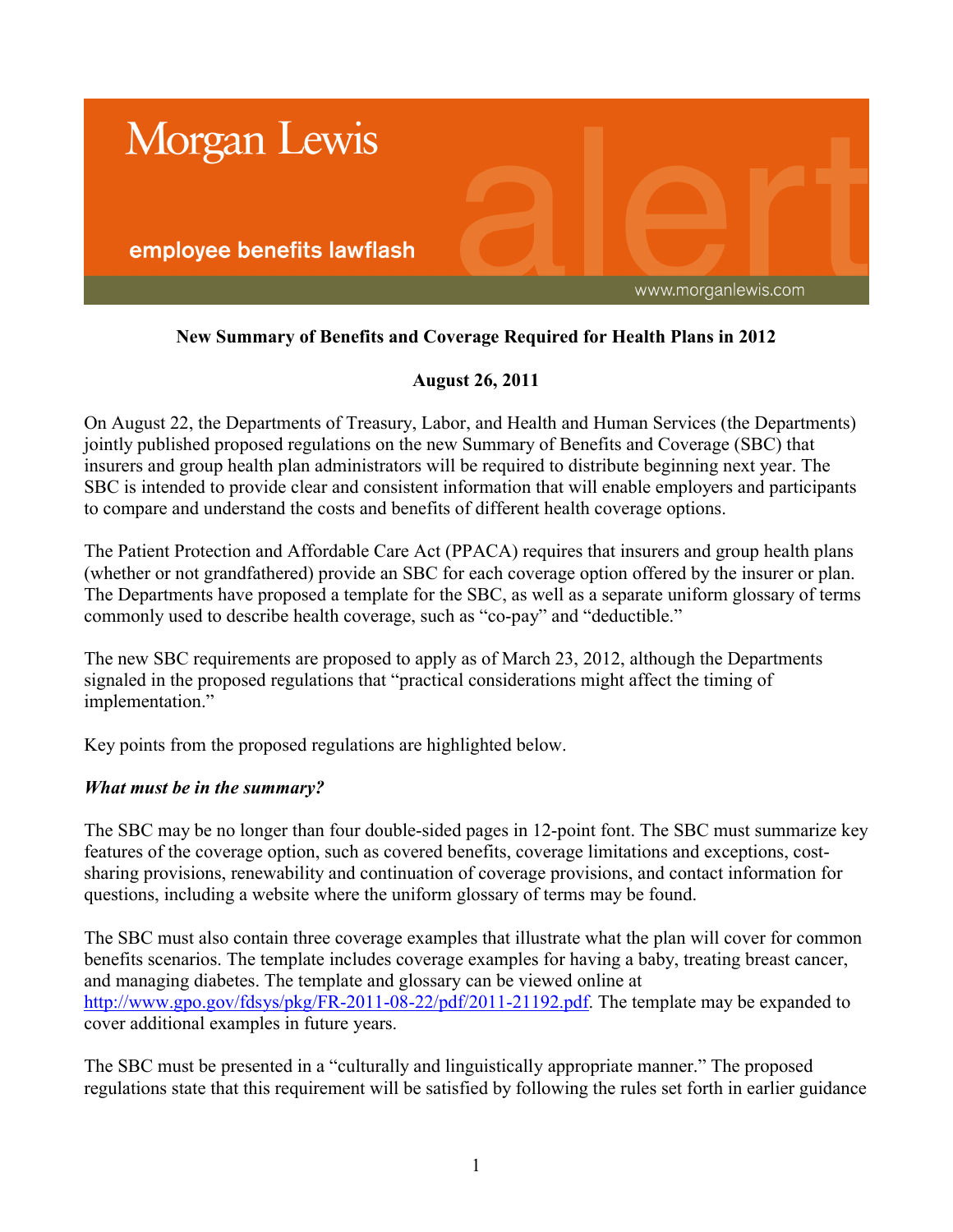issued with respect to claims and appeals, which requires the provision of interpretive services and written translations in certain non-English languages in specified counties, based on U.S. Census Bureau data.

## *Who must receive the summary and when?*

Insurers must provide consumers (including employer plan sponsors) with the SBC for a particular health coverage option automatically upon an application or request for information about the coverage. The SBC must be provided as soon as possible, but not later than seven days following the application or request.

Group health plans, and insurers in the case of insured group health plans, are obligated to provide an SBC to participants and beneficiaries with respect to each benefits package for which they are eligible. The proposed regulations also state that if either the insurer or the plan administrator provides an SBC that meets the applicable timing and content requirements, the obligation will be considered satisfied for both. The SBC must be provided:

- With any written enrollment materials distributed by the plan or, if no written enrollment materials are distributed, no later than the first day the individual is eligible to enroll.
- During open enrollment each year; however, only the SBC for the coverage option in which a participant is already enrolled must be provided automatically. SBCs for other coverage options must be provided upon request.
- Not more than seven days following a request for special enrollment during a plan year.
- To participants and beneficiaries (or to an employer plan sponsor in the case of an insured plan) upon request at any time, within seven days.

In addition, a revised SBC will be required *at least 60 days in advance* of the effective date of any midyear change to a plan (whether positive or negative) that affects the information provided in the most recent SBC. Prior to PPACA, notice of a material reduction in health benefits was required within 60 days *after* the date the change was adopted.

### *How may the summary be delivered?*

The SBC may be provided to participants and beneficiaries in paper form, or electronically if the requirements of the electronic disclosure safe harbor for ERISA plans under Department of Labor regulations are met. Note that many ERISA plans and insurers currently employ electronic disclosure methods that do not necessarily fall within the Department of Labor's safe harbor (e.g., posting on a website), but arguably still comply with ERISA's electronic disclosure rules. The new proposed regulations suggest that only a safe harbor electronic delivery method is acceptable for SBCs. The electronic disclosure rules are currently under review by the Department of Labor and it is possible that the safe harbor will be expanded to encompass more electronic delivery options.

### *What are the penalties for noncompliance?*

A willful failure to provide the SBC as required may result in a fine of up to \$1,000 per failure under rules that will be incorporated into section 715(f) of ERISA. Also, an excise tax of \$100 per day per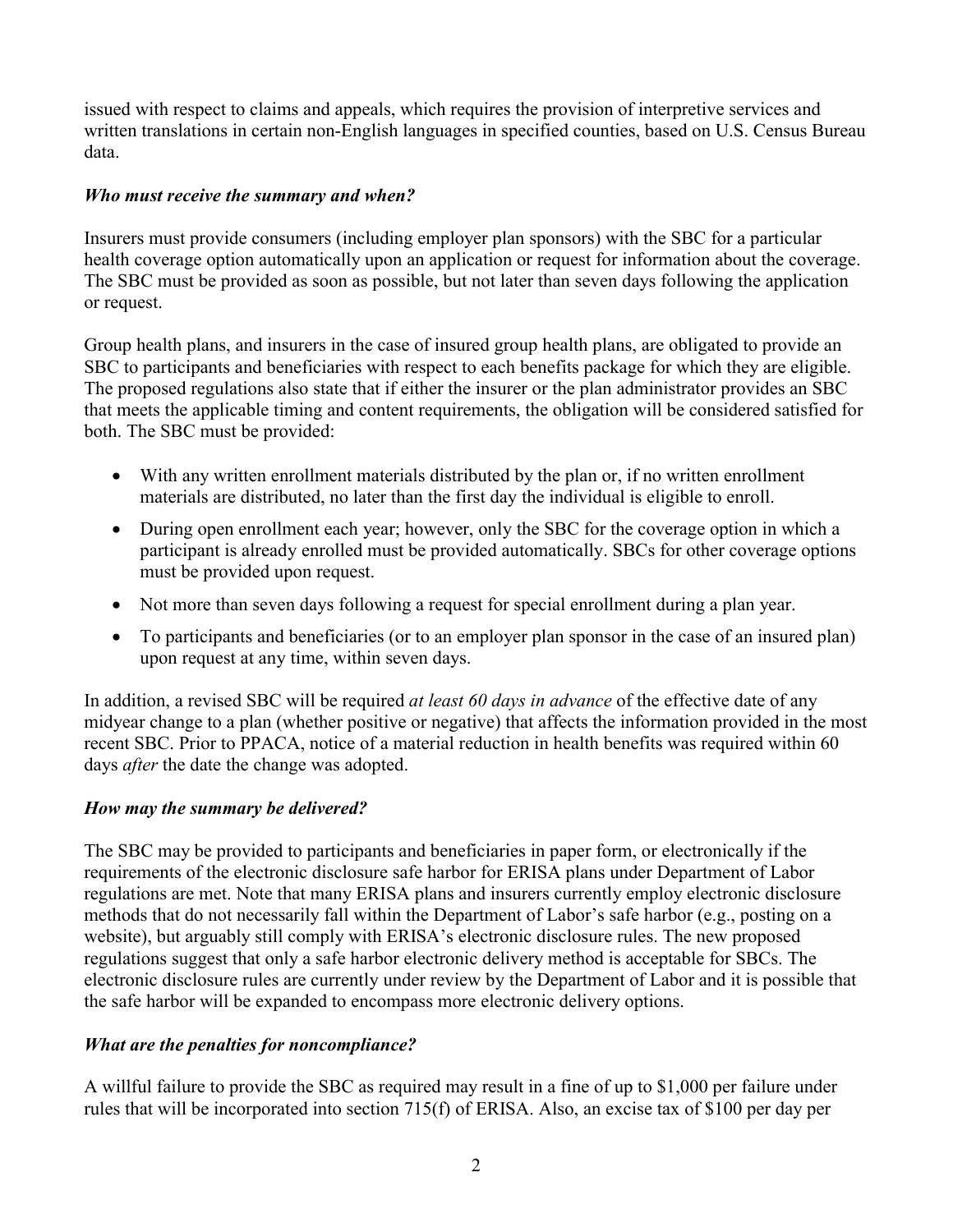failure to deliver the SBC may apply under section 4980D of the Internal Revenue Code. Violations must be reported and excise taxes paid annually using IRS Form 8928 (the same form used to report COBRA violations and other failures). Additional penalties and interest may apply if the excise tax return is not timely filed.

#### *Comments*

The development of the proposed SBC template and the uniform glossary of terms was led by the National Association of Insurance Commissioners (NAIC) and a working group of "stakeholders," which did not include employer plan sponsors. As a result, the NAIC proposals (which were adopted by the Departments with few changes) lean heavily towards the individual insurance market and do not mesh well with group health plans. In light of these disconnects, the Departments have requested comments on the new rules, such as how the SBC requirements should be coordinated with the summary plan description requirements applicable to ERISA plans, what information should be provided about employer subsidies for various coverage options, and whether the midyear effective date of March 23, 2012 will cause problems for plans. Comments are due by October 21, 2011.

If you would like more information or have any questions about the issues discussed in this LawFlash, please contact any of the following Morgan Lewis attorneys:

| Chicago                 |              |                                                                                   |
|-------------------------|--------------|-----------------------------------------------------------------------------------|
| Andy R. Anderson        | 312.324.1177 | anderson@morganlewis.com                                                          |
| Brian D. Hector         | 312.324.1160 | bhector@morganlewis.com                                                           |
| <b>New York</b>         |              |                                                                                   |
| Craig A. Bitman         | 212.309.7190 | $\frac{\text{cbitman}(a) \text{morganlewis.com}}{a \cdot \text{morganlewis.com}}$ |
| Philadelphia            |              |                                                                                   |
| Robert L. Abramowitz    | 215.963.4811 | rabramowitz@morganlewis.com                                                       |
| Brian J. Dougherty      | 215.963.4812 | bdougherty@morganlewis.com                                                        |
| I. Lee Falk             | 215.963.5616 | ilfalk@morganlewis.com                                                            |
| Vivian S. McCardell     | 215.963.5810 | vmccardell@morganlewis.com                                                        |
| Steven D. Spencer       | 215.963.5714 | sspencer@morganlewis.com                                                          |
| Pittsburgh              |              |                                                                                   |
| Lisa H. Barton          | 412.560.3375 | lbarton@morganlewis.com                                                           |
| John G. Ferreira        | 412.560.3350 | jferreira@morganlewis.com                                                         |
| Lauren B. Licastro      | 412.560.3383 | llicastro@morganlewis.com                                                         |
| R. Randall Tracht       | 412.560.3352 | rtracht@morganlewis.com                                                           |
| Washington, D.C.        |              |                                                                                   |
| Althea R. Day           | 202.739.5366 | $\frac{aday(a) \text{morganlewis.com}}{a}$                                        |
| Benjamin I. Delancy     | 202.739.5608 | bdelancy@morganlewis.com                                                          |
| David R. Fuller         | 202.739.5990 | dfuller@morganlewis.com                                                           |
| Mary B. (Handy) Hevener | 202.739.5982 | mhevener@morganlewis.com                                                          |
| Gregory L. Needles      | 202.739.5448 | gneedles@morganlewis.com                                                          |
|                         |              |                                                                                   |